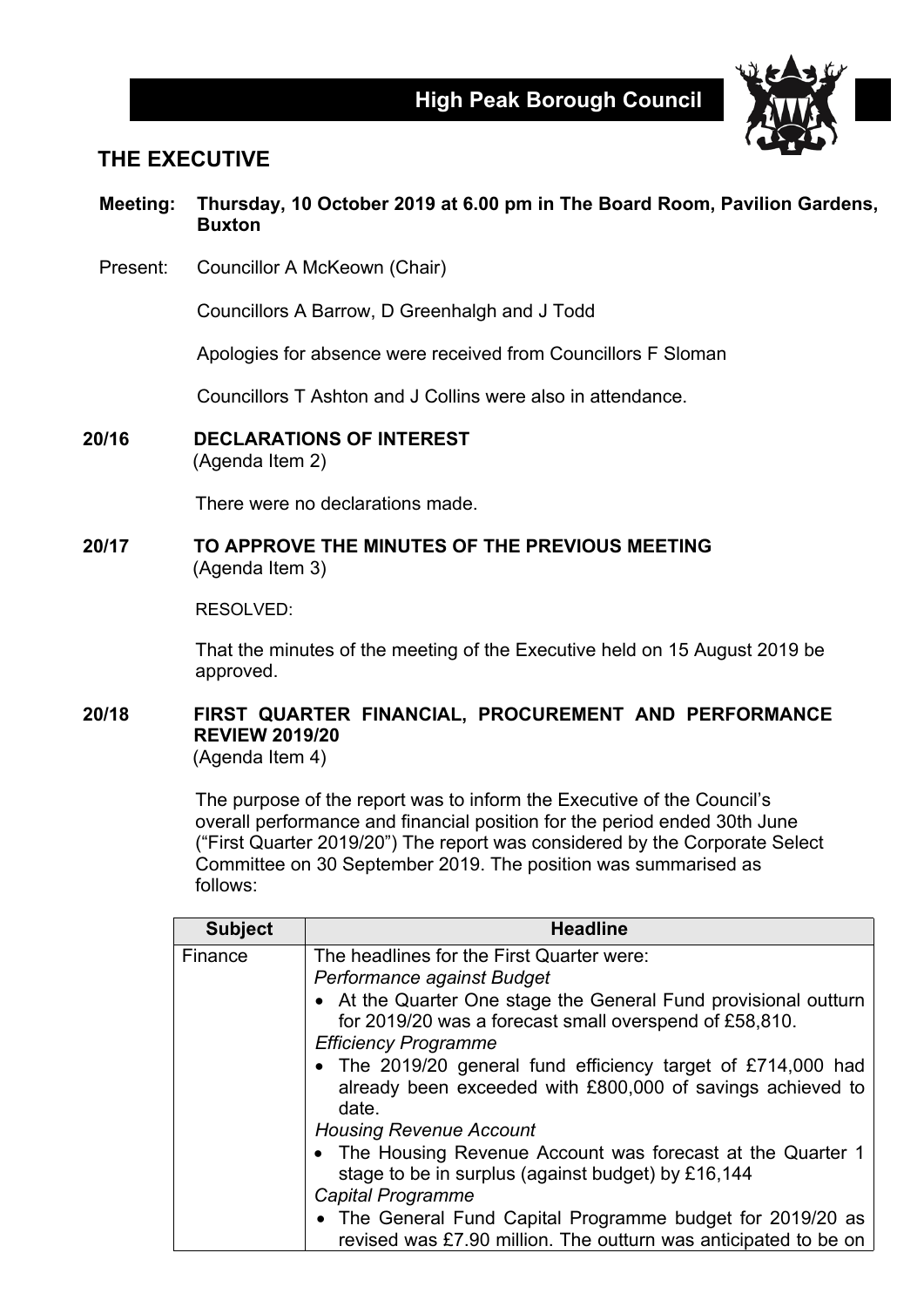|             | target at the Q1 stage.<br>• The HRA Capital Programme for 2019/20 as revised was £4.41<br>million. At the Quarter 1 stage the outturn was expected to be<br>£4.01 million which represented a £0.4 million underspend.<br><b>Treasury Management</b><br>• Cash investments held at 30th June 2019 totalled £13.5 million.<br>• Council borrowing at 30th June 2019 totalled £66.8 million.<br>The Council's net interest general fund budget was forecast to<br>be overspent by £60,980 with a £25,050 surplus on the HRA<br><b>Revenue Collection</b><br>• 29.64% of Council Tax was collected by 30th June 2019,<br>compared to 29.47% for the same period last year.<br>30.01% of Business Rates was collected by 30th June 2019<br>compared with 31.12% for the same period last year.<br>At the end of Quarter 1 the value of sundry debt over 60 days<br>old was £178,520 which compares to £461,117 at 30th June<br>2018 |
|-------------|----------------------------------------------------------------------------------------------------------------------------------------------------------------------------------------------------------------------------------------------------------------------------------------------------------------------------------------------------------------------------------------------------------------------------------------------------------------------------------------------------------------------------------------------------------------------------------------------------------------------------------------------------------------------------------------------------------------------------------------------------------------------------------------------------------------------------------------------------------------------------------------------------------------------------------|
| Procurement | The headlines for the First Quarter were:<br>• 30 procurement activities were completed<br>At the 30th June 2019, 50% of procurement activity undertaken<br>was on the forward plan and the Council paid 95% of its<br>invoices within 30 days                                                                                                                                                                                                                                                                                                                                                                                                                                                                                                                                                                                                                                                                                   |
| Performance | The headlines for the First Quarter were:<br>Target was met for 60% of the key performance indicators<br>Of the 15 Priority Actions within the Corporate Plan, one was<br>awaiting a decision, and the remainder being classified as<br>'Green'<br>The Council received 47 complaints, 51 comments and 24<br>compliments in the First Quarter. Repeat complaints and<br>response times both on track                                                                                                                                                                                                                                                                                                                                                                                                                                                                                                                             |

Options considered:

Detailed analysis was contained within the appendices to the report.

RESOLVED:

That the First Quarter 2019/20 financial, procurement and performance position detailed in Appendices A, B and C and summarised at 3.3 of this covering report be noted.

### **20/19 CORPORATE PLAN 2019 - 23**

(Agenda Item 5)

The purpose of the report was to agree a Corporate Plan which would cover the period 2019 to 2023. The Plan set out the Council's vision, aims and objectives and provided clear direction for the delivery of services and the achievement of positive outcomes for residents. The report was considered by the Corporate Select Committee on 30 September 2019 and the Leader of the Council referred to a number of amendments that had been made to the report following its presentation to the Committee. A request by the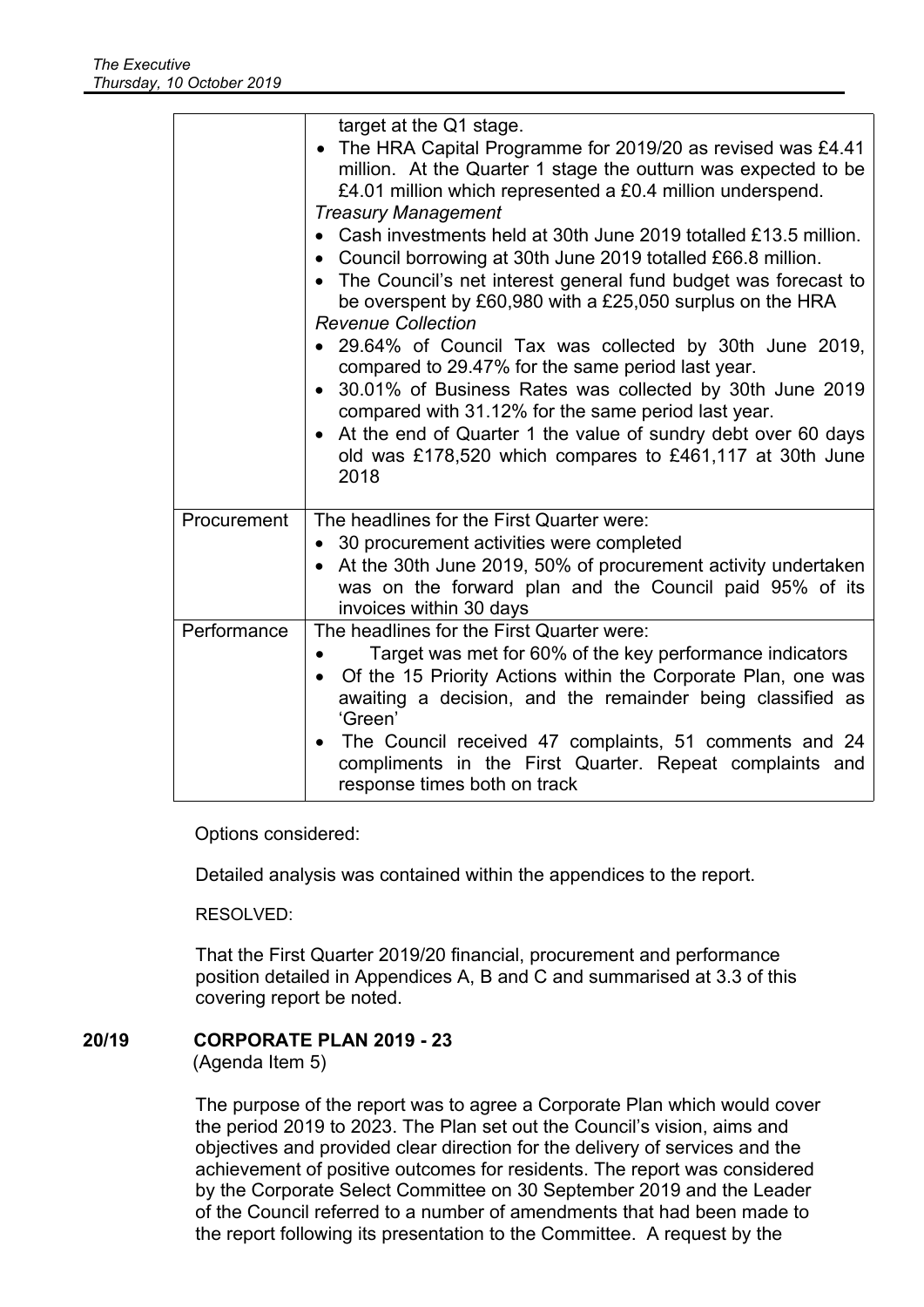Chairman of the Corporate Select Committee to postpone the performance framework working group until the outcome of consultation was known would be considered by the Executive.

Options considered:

There were two options available to members in respect of the approval of the Corporate Plan:

- Approve the draft Corporate Plan and recommended Council adoption subject to comments from the Corporate Select Committee and the Executive (recommended) – this would ensure that positive outcomes could be delivered to residents in line with priorities which were established around their needs and aspirations.
- Reject the draft Corporate Plan (not recommended)

#### RESOLVED:

- 1. Recommends that Council approves the Council's vision, aims, objectives, influencing objectives and priorities.
- 2. That a process of internal and external consultation and engagement as set out in the report be adopted.
- 3. That the establishment of a working group to agree a new performance framework be supported.

#### **20/20 DATA PROTECTION POLICY** (Agenda Item 6)

To update the Council's Data Protection Policy in light of recent legislative changes. The report was considered by the Corporate Select Committee on 30 September 2019.

Options considered:

None identified. The Council was required to adopt a Data Protection Policy that reflected current legislation.

RESOLVED:

That the Council's revised Data Protection Policy be noted and approved.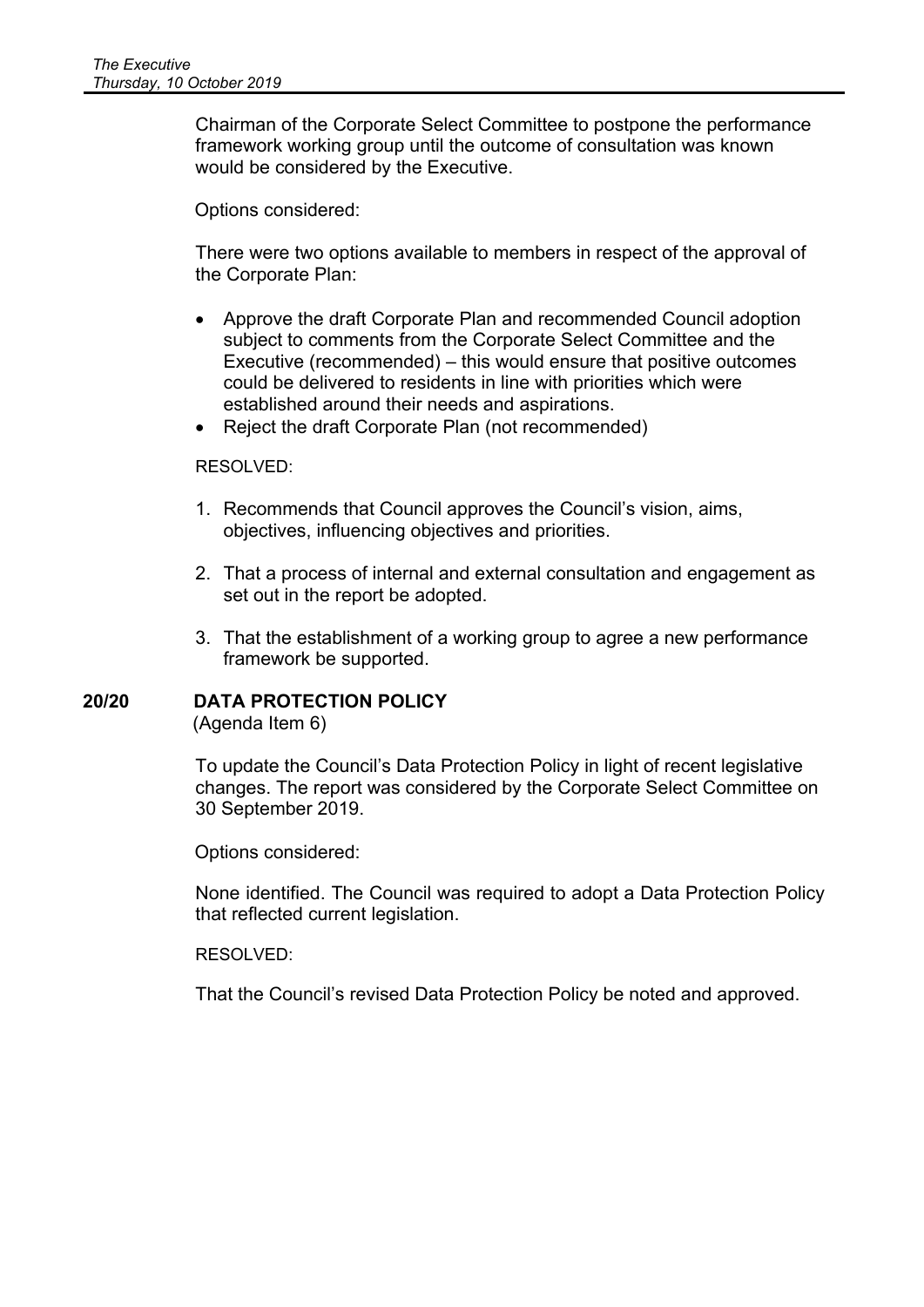**20/21 TO RESOLVE THAT THE PUBLIC AND PRESS BE EXCLUDED FROM THE MEETING FOR THE FOLLOWING ITEMS BECAUSE THERE MAY BE DISCLOSURE TO THEM OF EXEMPT INFORMATION AS DEFINED IN PART 1 OF SCHEDULE 12A OF THE LOCAL GOVERNMENT ACT 1972.** (Agenda Item 7)

#### RESOLVED:

That the public and press be excluded from the meeting for the following items because there may be disclosure to them of exempt information as defined in Part I of Schedule 12A of the Local Government Act 1972.

#### **20/22 TO APPROVE THE EXEMPT MINUTES OF THE PREVIOUS MEETING** (Agenda Item 8)

The exempt minutes of the meeting of the Executive held on 15 August 2019 were approved.

# **20/23 FIRST QUARTER FINANCIAL, PROCUREMENT AND PERFORMANCE REVIEW 2019/20 - APPENDIX D**

(Agenda Item 9)

The Executive approved proposed writes offs as attached in Appendix D of the report.

# **20/24 GLOSSOP TOWN HALL COMPLEX UPDATE**

(Agenda Item 10)

The Executive approved a scheme to renovate the Glossop Town Hall roof, the Market Hall and Municipal Buildings.

### **20/25 SURRENDER AND RE-GRANT OF THE BUXTON AND HIGH PEAK GOLF CLUB LEASE**

(Agenda Item 11)

The Executive approved a report that requested High Peak Borough Council and Buxton Golf Club to agree a surrender of the existing golf club lease and a simultaneous re-grant of a revised area with amended terms.

### **20/26 GRANBY ROAD SITE A - DISPOSAL REPORT**

(Agenda Item 12)

The Executive approved a report that sought the disposal of land at Granby Road and updated members on the proposals for the Granby Road site.

## **20/27 LEASE OF LAND AT SERPENTINE DEPOT, BURLINGTON ROAD, BUXTON**

(Agenda Item 13)

The Executive approved a report that considered a 'Lease' and an 'Agreement For a Lease' of the land and buildings at Serpentine Depot.